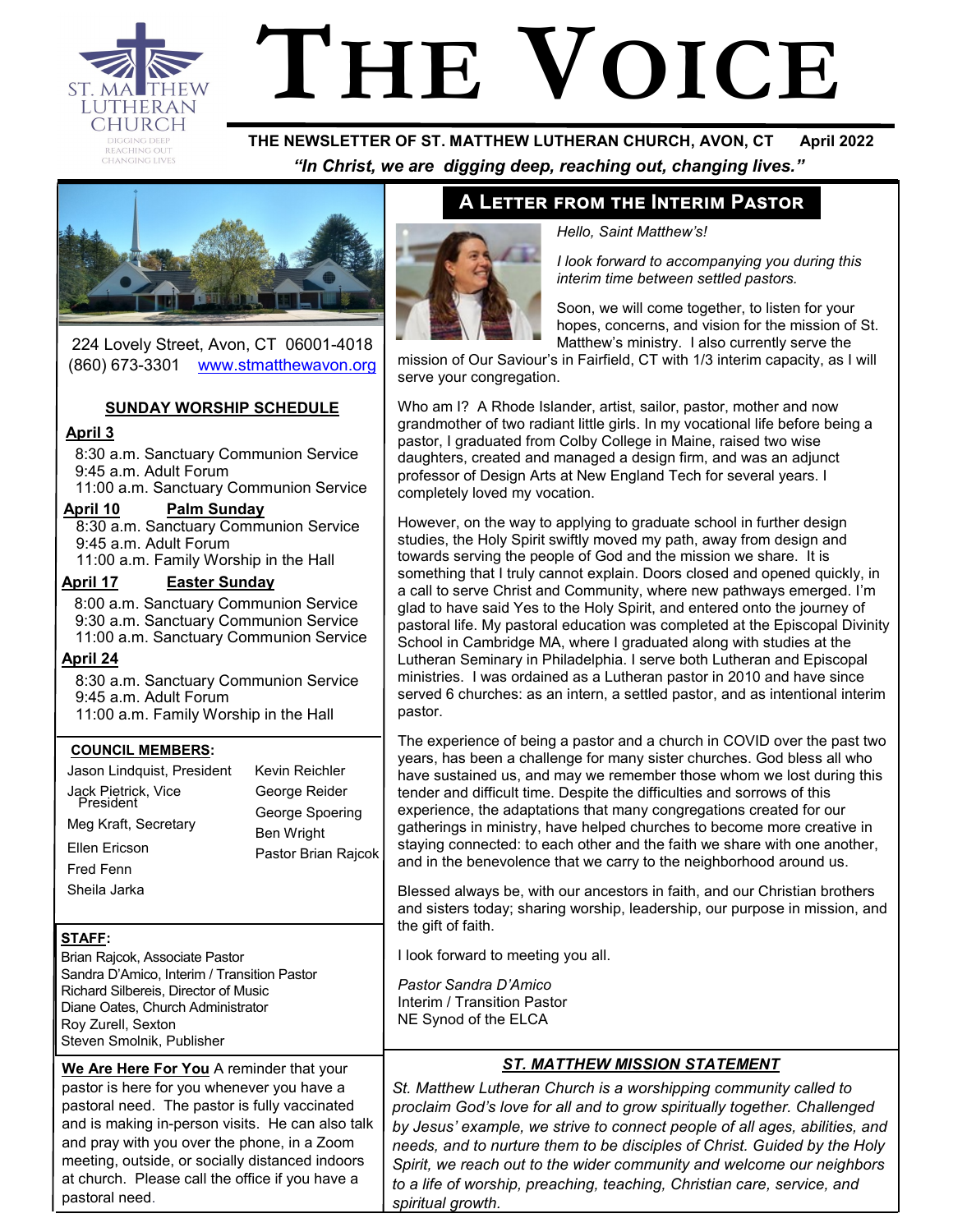# **MIDWEEK LENTEN SERVICE**

Midweek Lenten worship will be held through Thursday April 7th at 6:00 p.m., followed by our Lenten book study group on *Unbinding Your Heart: 40 Days of Prayer & Faith Sharing*.

#### **FAMILY WORSHIP**

Family Worship will be meeting the second and fourth Sunday of the month, April 10th and 24th. On April 10th we'll learn about Palm Sunday and Jesus' journey during Holy Week. And on April 24th we'll have an outdoor service and celebrate Earth Day. Each week includes a child-focused sermon time, activity, or project. All ages are welcome!

## **EASTER EGG HUNT**

We will be hosting our second annual Easter Egg Hunt for families and friends of St. Matthew and the community on Saturday, April 16 at 10 a.m. on the lawn. Plan on bringing your children, grandchildren and friends to this fun outdoor experience! Bags will be provided. If it rains, we will move indoors.

## **OUTDOOR WORSHIP**

Outdoor worship will begin on Sunday April 24th at 11:00AM. Thank you to John Jarzbek and Deb Brodeur for offering their time and talent and music equipment to make this service possible.



# **ADULT FORUM**

Adult Forum will meet Sunday April 3 and Sunday April 24. We will not meet Palm Adult Forum Sunday or Easter Sunday. April 3rd Dick Silbereis will present on "Just War Theory." On April 24th a speaker from Hands on Hartford will be joining us.

#### **MEN'S GROUP**

The men's group will meet Saturday April 9th at 8:30 a.m. in the Hall of the Evangelists and eat breakfast together! We will discuss readings from Richard Rohr's book *On the Threshold of Transformation: Daily Meditations for Men*.



#### **BIBLE STUDY**

Bible Study will meet on Thursday April 7th and April 21st at 10:00 a.m. in hybrid fashion, both on Zoom and in the Hall of the Evangelists.

# **CENTERING PRAYER**

Centering prayer group meets every Wednesday at 5:00PM on Zoom. We are currently reading *Without Buddha I Could Not be a Christian* by Paul Knitter. All are welcome to attend, even if you haven't read the book!



## **FIRST COMMUNION**

Fifth grade students are invited to First Communion training on Zoom the evening of Thursday, April 21st at 7:00 p.m. Email Pastor Brian if your child is interested. First Communion Sunday will be Sunday May 8th at the 11:00 a.m. outdoor service.

#### **CHURCH COUNCIL HIGHLIGHTS**

•Synod assembly will be held in June in Worcester, MA. Pastor Brian and Sheila Jarka will attend. Church



Payment was made to GameTime for the playground purchase and installation.

Pastor Sandi joined the Council meeting for the first time. Discussion centered around how to engage members as we transition both with finding a new pastor as well as emerging from Covid restrictions. A transition team will be formed soon to collect information/stories from the congregation and create a profile for prospective pastors. Contact Fred Fenn at journeywriting8@gmail.com if you are interested in being a part of the Transition Team.



**EASTER LILIES** will adorn the altar on Easter Sunday, April 17 and Sunday, April 24. Place your order on the sign-up on the bulletin board in the narthex or call the church office. Cost is \$18.50 each. Checks should be made payable to St. Matthew Lutheran Church and can be placed in the offering plate or mailed to the church. **Orders must be received no later than Sunday, April 10.** Lilies may be picked up after the 8:30 service on April 24.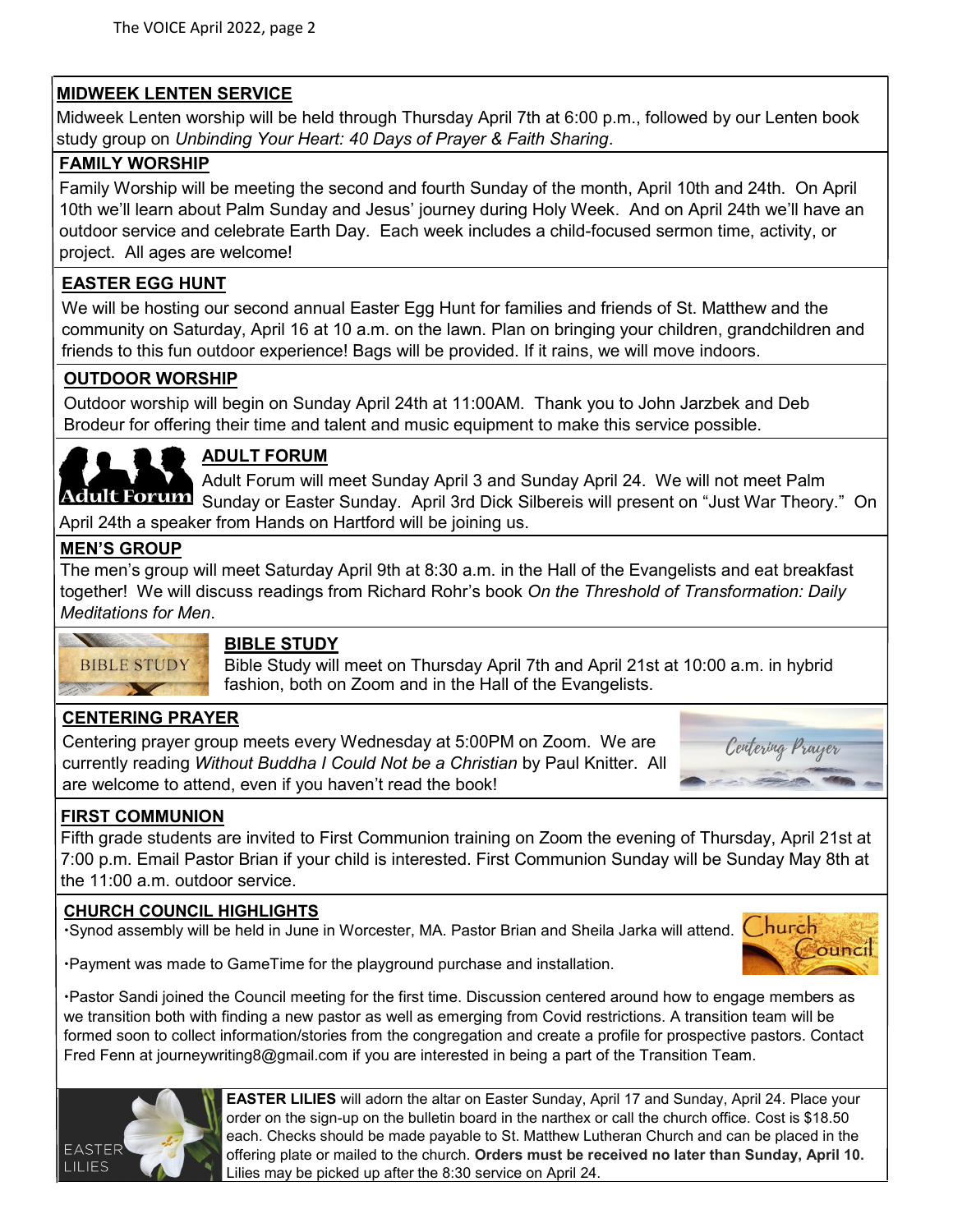#### **REOPENING TASK FORCE UPDATE:**

The Reopening Task Force (RTF) and Church Council, working together, are pleased to announce changes to the Sunday Sanctuary worship practices that have been impacted by Covid. RTF will continue to monitor the Covid infection data for the State of Connecticut and make recommendations accordingly. At this time:

- Masks are no longer required
	- $\bullet$  In the sanctuary for services.
	- $\bullet$  Entering and exiting the building.
- Gathering in the Hall of the Evangelists for Fellowship and coffee/ tea
- $\bullet$  Hymnals will be made available in the pews.
- ◆ Singing is encouraged.
- ◆ Social distancing is no longer required.
- ◆ Ropes removed from pews.

We appreciate everyone's patience through this long and trying time of Covid. The RTF will continue to monitor the Covid profile for any changes.

# **SAVE THE DATES:**

- **Sunday, June 5:** Gallery Walk (2:00-4:00), featuring St. Matthew artists:
	-
	- Ellen Ericson paintings George Spoering showing Lisa's artwork
	- Janice Davidson painting on fabric John Pearson photography
	- Bob Davidson miniature handmade furniture & other handmade wooden items

Punch and hors d'oeuvres will be provided. This event is free and open to the public!

- **Sunday, June 12:** Annual Church Picnic (details soon!)
- **Saturday, September 17:** One-day Women's Retreat (9:00-3:00), lunch provided. Led by Anne Fenn & Debbie Steinberg at Debbie's Old Saybrook home. Theme: **Celebration!** Details and signup coming soon!



## **GOOD THINGS:**

 Ash Wednesday was a busy day at St. Matthew. We had two services plus our drive-thru imposition of ashes during the late afternoon. We had 24 people come through our drive-thru, most of whom were non-members. Thank you to our confirmation students who held signs by the roadside to invite those driving by!

- Thursday evening worship has met throughout the month of March. We've explored what it means to be a disciple of Jesus, following Pastor Martha Reese's book series *Unbinding the Gospel*. We have also gathered after service for a group meeting of Reese's *Unbinding Your Heart: 40 Days of Prayer & Faith Sharing*. Thank you to Fred Fenn and Pastor Brian for co-facilitating this group!
- Confirmation students have been helping lead worship on Thursday evenings and Sunday mornings throughout Lent. Thank you to our students for their worship leadership!
- Family Worship met twice in March. We learned about the story of Moses and the Exodus, and even walked through our own Red Sea! Later in the month Family Worship celebrated a baptism and focused our lesson on God's gift of baptism.
- We welcomed Luca Daniel Senofonte into the Body of Christ through Holy Baptism on Sunday, March 27th at 11:00 a.m. We welcome Luca and his parents Morgan and Daniel to St. Matthew!
- Pastor Sandi led the first of her community conversations on the transition process on Sunday, March 27th during adult forum. For this event we were also blessed to have coffee hour for the first time in two years!
- St. Matthew's Care Team ministry met Tuesday, March 29th to plan communion visits to homebound members. This ministry briefly began before the pandemic, and we're excited to get it going again!

**God is good. All the time!**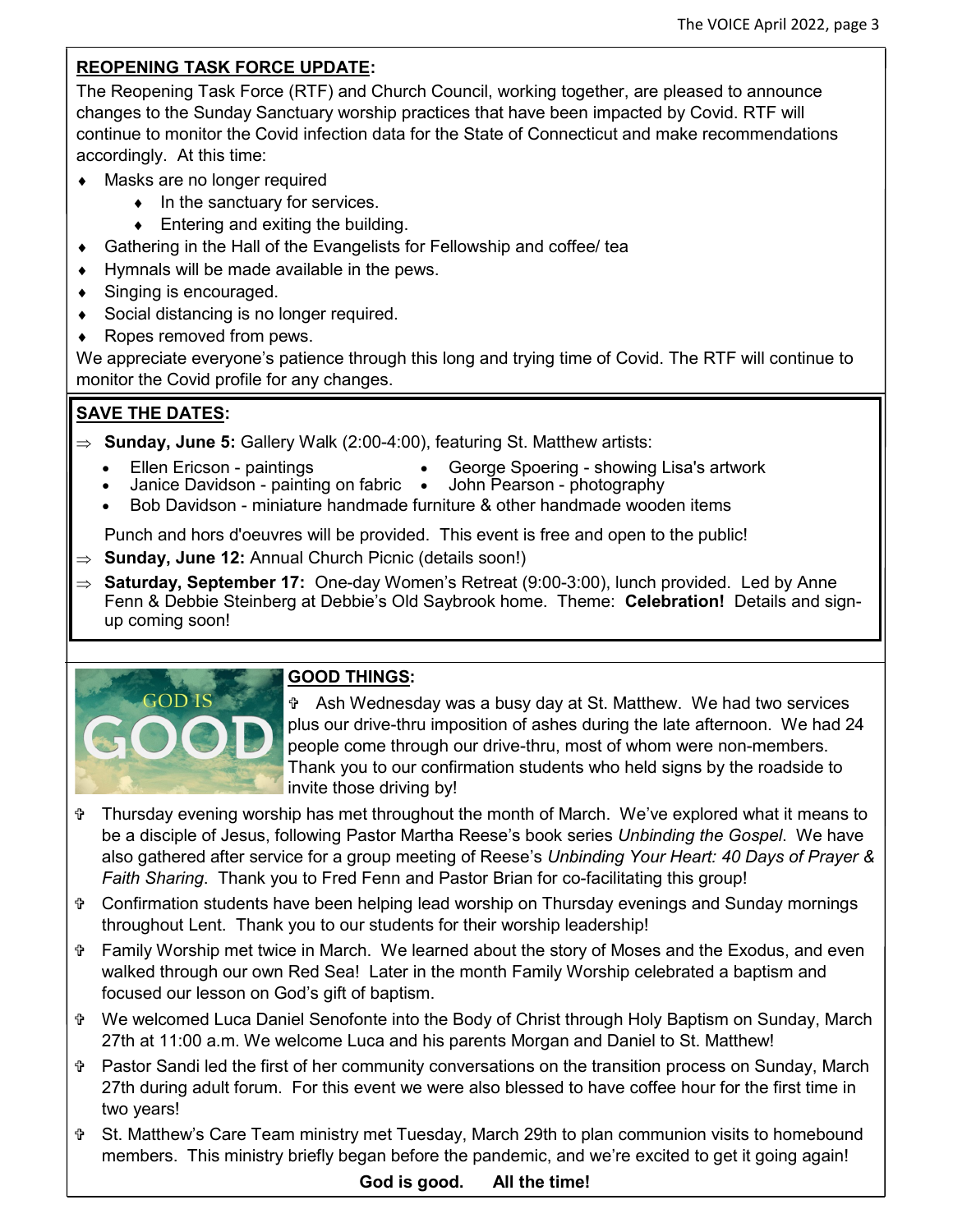| Sun                                                                                                                                    | Mon                             | Tue                                             | Wed                         | Thu                                                                                                              | Fri                                                                                    | Sat                                                           |
|----------------------------------------------------------------------------------------------------------------------------------------|---------------------------------|-------------------------------------------------|-----------------------------|------------------------------------------------------------------------------------------------------------------|----------------------------------------------------------------------------------------|---------------------------------------------------------------|
| <b>April 2022</b>                                                                                                                      |                                 |                                                 |                             |                                                                                                                  | $\mathbf{1}$                                                                           | $\overline{2}$                                                |
| 3<br>8:30 Sanctuary Communion<br>Service<br>9:45 Adult Forum<br>11:00 Sanctuary Communion<br>Service                                   | $\overline{4}$<br>Office Closed | 5                                               | 6<br>5:00 Centering Prayer  | $\overline{7}$<br>10:00 Bible Study<br>6:00 Midweek Lenten<br>Worship<br>6:45 Unbinding Your<br>Heart Book Study | 8                                                                                      | 9<br>8:30 Men's<br>Breakfast in<br>Hall of the<br>Evangelists |
| 10 Palm Sunday<br>8:30 Sanctuary Communion<br>Service<br>11:00 Family Worship in the Hall                                              | 11<br>7:00 Finance<br>Committee | 12<br>2:00 Staff Meeting<br>7:00 Church Council | 13<br>5:00 Centering Prayer | 14 Maundy Thursday<br>7:00 Maundy Thursday<br>Service                                                            | 15Good Friday<br>Office Closed<br><b>VOICE Deadline</b><br>7:00 Good Friday<br>Service | 16<br>10:00 Easter<br>Egg Hunt                                |
| 17 Easter Sunday<br>8:00 Sanctuary Communion<br>Service<br>9:30 Sanctuary Communion<br>Service<br>11:00 Sanctuary Communion<br>Service | 18 Easter<br>Monday             | 19<br>2:00 Staff Meeting                        | 20<br>5:00 Centering Prayer | 21<br>10:00 Bible Study<br>7:00 First Communion<br>Training via Zoom                                             | 22                                                                                     | 23                                                            |
| 24<br>8:30 Sanctuary Communion<br>Service<br>9:45 Adult Forum-Hands on<br>Hartford guest speaker<br>11:00 Family Worship in the Hall   | 25<br>7:00 Confirma-<br>tion    | 26<br>2:00 Staff Meeting                        | 27<br>5:00 Centering Prayer | 28                                                                                                               | 29                                                                                     | 30                                                            |
| Notes:                                                                                                                                 |                                 |                                                 |                             |                                                                                                                  |                                                                                        |                                                               |

**April 2022**



Τ